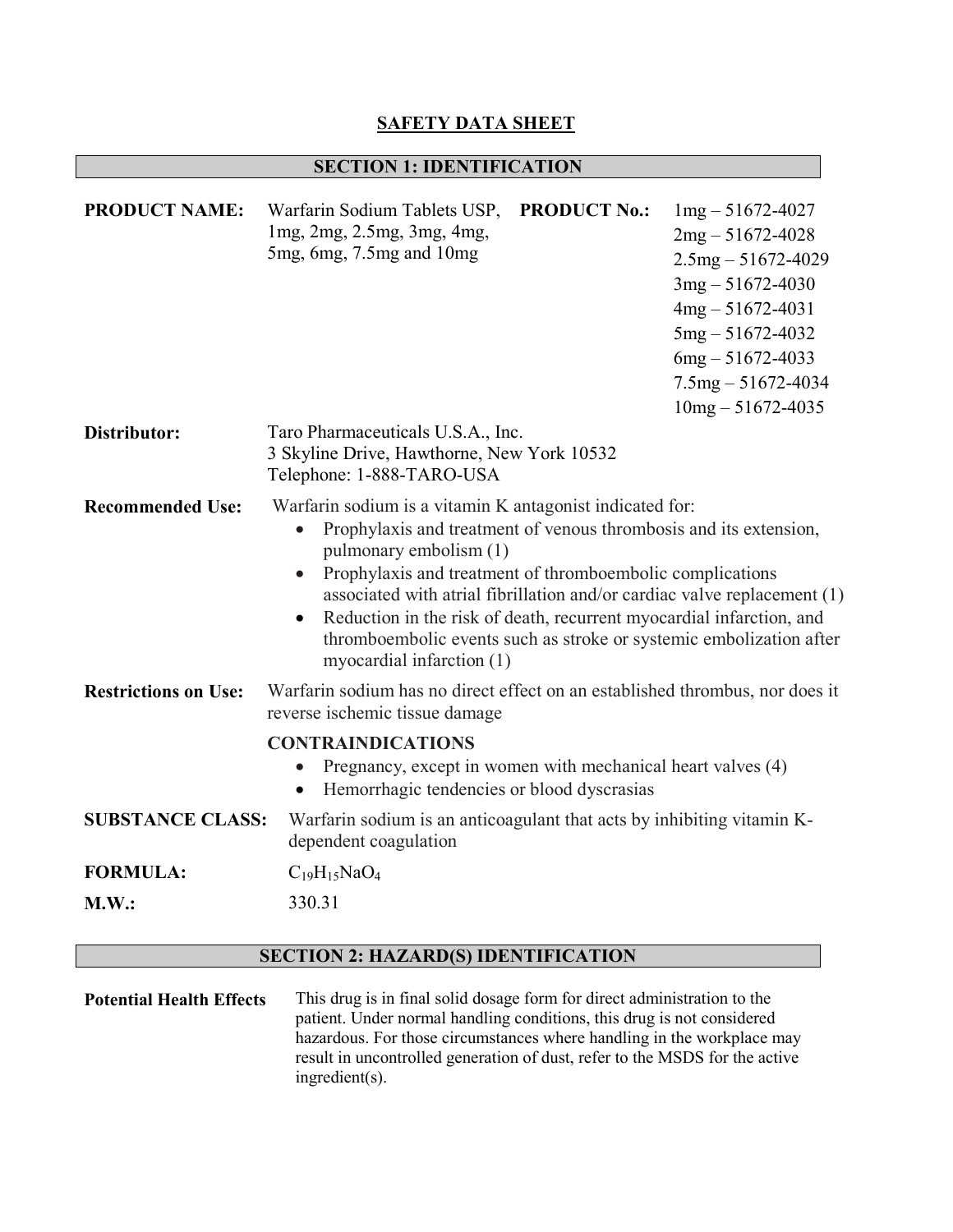## **SECTION 3: COMPOSITION/INFORMATION ON INGREDIENTS**

| Active Ingredient:    | Warfarin Sodium                               | CAS#: 129-06-6                                                       |
|-----------------------|-----------------------------------------------|----------------------------------------------------------------------|
| Inactive Ingredients: | stearate                                      | All strengths contain: Anhydrous lactose, corn starch, and magnesium |
|                       | 1 mg: D&C Red No. 6 Barium Lake.              |                                                                      |
|                       | Aluminum Lake.                                | 2 mg: FD&C Blue No. 2 Aluminum Lake, FD&C Red No. 40                 |
|                       | Aluminum Lake.                                | 2.5 mg: D&C Yellow No. 10 Aluminum Lake, FD&C Blue No. 2             |
|                       | Aluminum Lake, FD&C Red No. 40 Aluminum Lake. | 3 mg: D&C Yellow No. 10 Aluminum Lake, FD&C Blue No. 2               |
|                       | 4 mg: FD&C Blue No. 1 Aluminum Lake.          |                                                                      |
|                       | Lake.                                         | 5 mg: D&C Red No. 6 Barium Lake, D&C Yellow No. 10 Aluminum          |
|                       | Aluminum Lake.                                | 6 mg: D&C Yellow No.10 Aluminum Lake, FD&C Blue No. 2                |
|                       | 7.5 mg: D&C Yellow No.10 Aluminum Lake.       |                                                                      |
|                       | 10 mg: Dye Free                               |                                                                      |

# **SECTION 4: FIRST-AID MEASURES**

| Eye:               | In case of contact with dust of solid dosage form, immediately flush<br>eyes with plenty of water for at least 15 minutes. Call a physician.                                       |
|--------------------|------------------------------------------------------------------------------------------------------------------------------------------------------------------------------------|
| Skin:              | In case of contact, immediately wash skin with soap and water. Wash<br>contaminated clothing before reuse.                                                                         |
| <b>Ingestion:</b>  | If swallowed, immediately give 2 glasses of water and induce vomiting.<br>Never give anything by mouth to an unconscious person. Call a physician.                                 |
| <b>Inhalation:</b> | If dust from the solid dosage form is inhaled, remove to fresh air. If not<br>breathing, give artificial respiration. If breathing is difficult, give oxygen.<br>Call a physician. |

## **SECTION 5: FIRE-FIGHTING MEASURES**

| Flash Point:                      | N/A                                                |
|-----------------------------------|----------------------------------------------------|
| Extinguishing Media:              | Use media appropriate for surrounding<br>material. |
| Special Fire Fighting Procedures: | N/A                                                |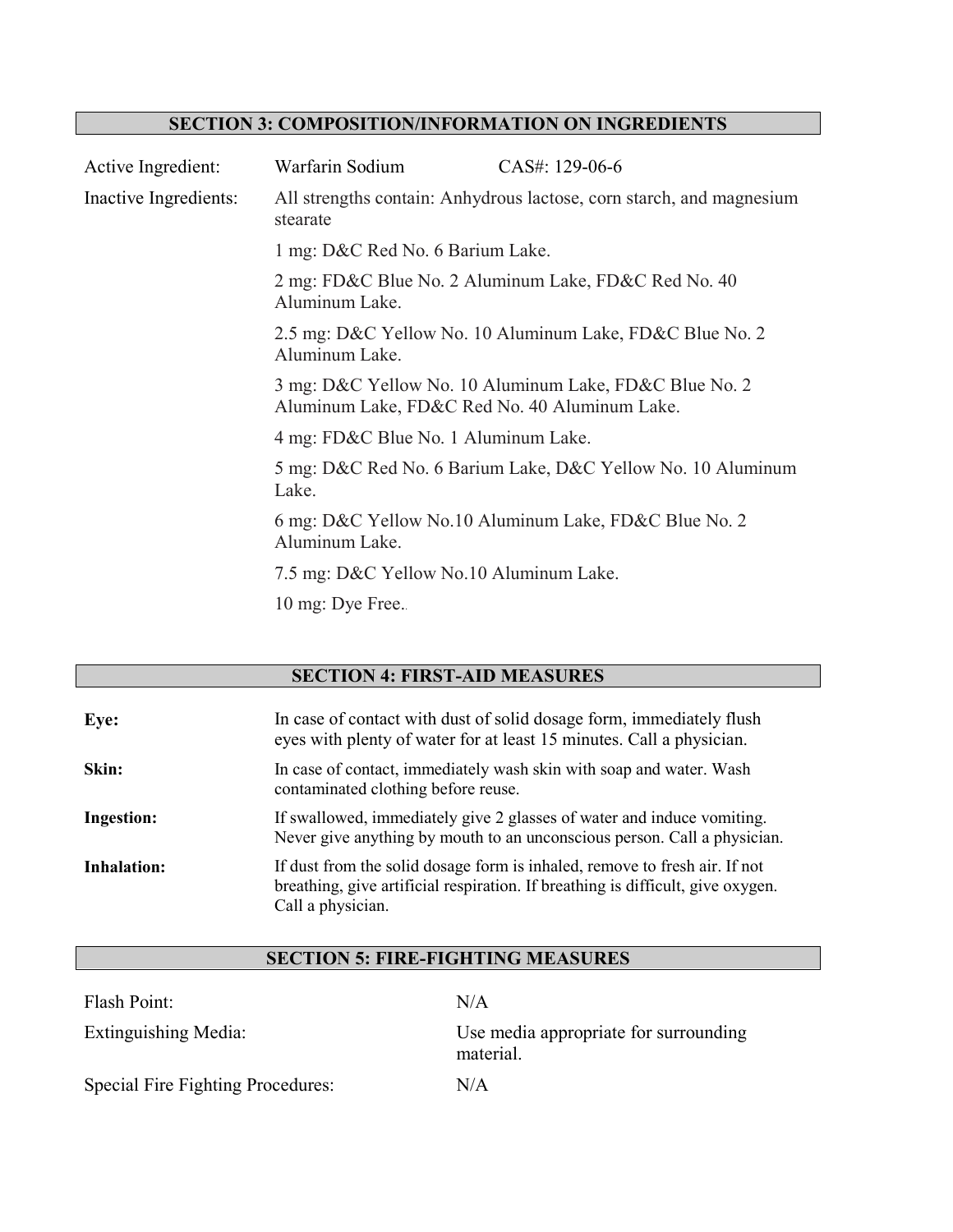Unusual Fire And Explosion Hazards: Not a fire or explosion hazard. Hazardous Combustion Products: N/A

## **SECTION 6: ACCIDENTAL RELEASE MEASURES**

| <b>Personal Precautions:</b>  | Use personal protective equipment. Examples include tightly fitting<br>safety goggles, lab coat and impervious gloves. Wear respiratory<br>protection. Depending on the nature of the spill (quantity and extent of<br>spill) additional protective clothing and equipment such as a self-<br>contained breathing apparatus may be needed.                                                                                                                                       |
|-------------------------------|----------------------------------------------------------------------------------------------------------------------------------------------------------------------------------------------------------------------------------------------------------------------------------------------------------------------------------------------------------------------------------------------------------------------------------------------------------------------------------|
| Environmental<br>Precautions: | Prevent release to drains and waterways. Prevent release to the<br>environment.                                                                                                                                                                                                                                                                                                                                                                                                  |
| <b>Containment Methods:</b>   | Wet down any dust to prevent generation of aerosols, if appropriate.<br>Cover with suitable material.                                                                                                                                                                                                                                                                                                                                                                            |
| Clean-up Methods              | Contain and collect spillage and place in container for disposal<br>according to local regulations (see Section 13). Use a HEPA vacuum<br>or moisten materials to minimize dust generation during pick-up.<br>Clean area with detergent and water after spill pick-up, if appropriate.<br>Handle waste materials, including gloves, protective clothing,<br>contaminated spill cleanup material, etc., as appropriate for chemically<br>and pharmacologically similar materials. |

## **SECTION 7: HANDLING AND STORAGE**

- HANDLING: Avoid exposure obtain special instructions before use. Avoid formation of dust and aerosols. When handling broken or crushed tablets or capsules, ensure worker exposure is below the recommended exposure limit. Keep away from heat and sources of ignition. Prevent release to drains and waterways.
- STORAGE: Store at normal room temperature. Keep container tightly closed. Do not store or consume food, drink or tobacco in areas where they may be contaminated with this material

## **SECTION 8: EXPOSURE CONTROLS/PERSONAL PROTECTION**

**Engineering Controls and Ventilation:** Use process enclosures, containment technology, or other engineering controls to keep airborne levels below recommended exposure limit. When handling quantities up to 15 milligrams, a standard laboratory with general laboratory dilution ventilation (e.g. 6-12 air changes per hour) is appropriate. When handling quantities from 15 milligrams to 1 kilogram, work in a standard laboratory using a fume hood, biological safety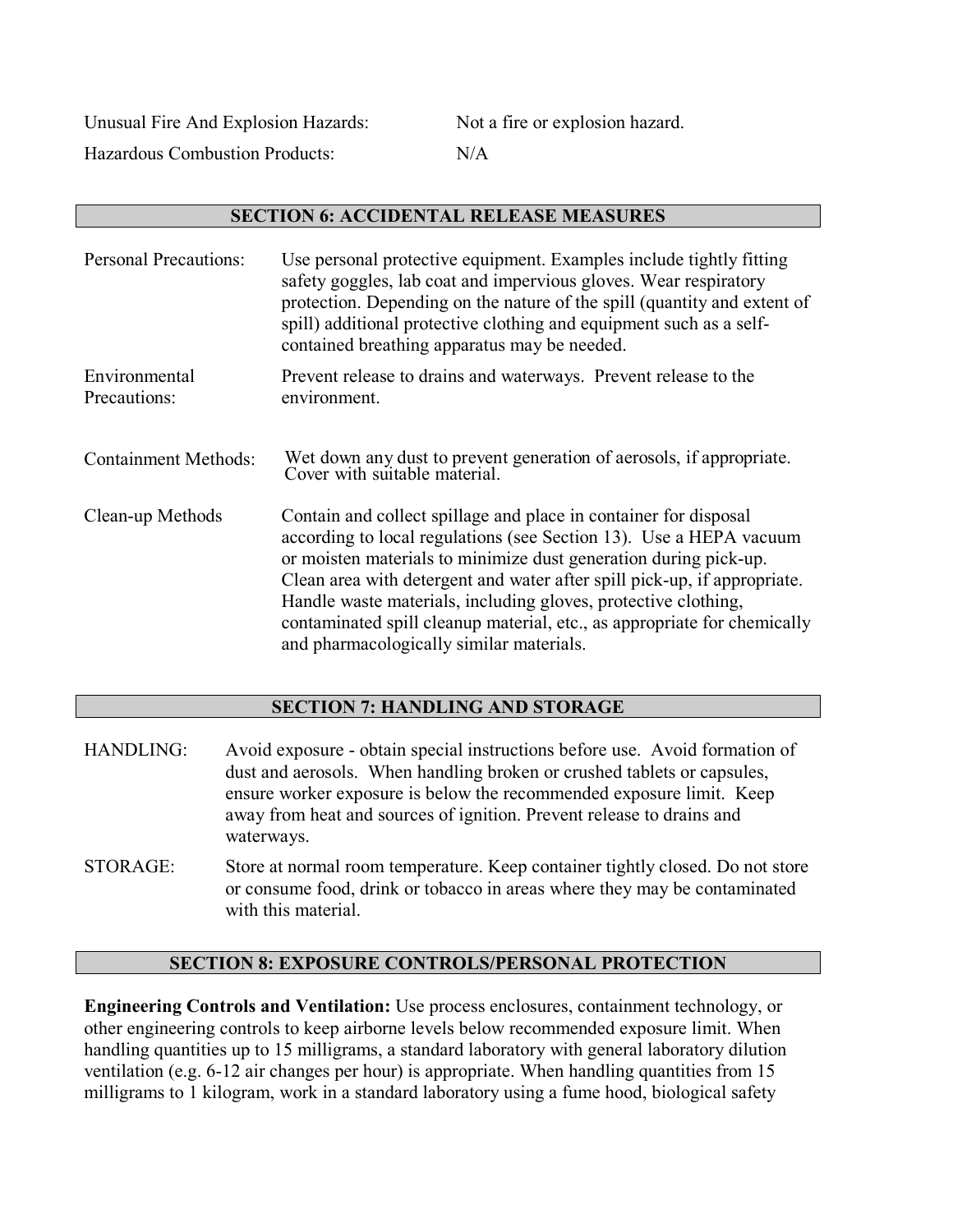cabinet(Class II, all types), or approved vented enclosure. Quantities exceeding 1 kilogram should be handled in a designated laboratory. A laminar flow/powder containment booth is recommended for handling >1 kilograms of active substance. For manufacturing and pilot plant operations, use direct coupling and closed transfer systems for all bulk transfers. Use dust tight valves as appropriate. HEPA filtration of local exhaust ventilation (LEV) is required.

**Respiratory Protection:** Use and selection of respiratory protection is based upon engineering controls in use and potential for aerosol generation. When engineering controls are not sufficient control exposure, wear an approved respirator with NIOSH Class 100 or high efficiency particulate (HEPA) filters or cartridges (EN 140/EN 136) when exposures are up to 10 times the exposure control guideline. Wear a loose-fitting (Tyvek or helmet type) HEPA powered-air purifying respirator (PAPR) (EN 12941) when exposures are 10-25 times the exposure control guideline. Wear a full facepiece negative pressure respirator with Class 100 or HEPA filters (EN 136) when exposures are 25-50 times the exposure control guideline. Wear a tightfitting, full facepiece HEPA PAPR (EN 12942) when exposures are 50-100 times the exposure control guideline. Wear a hood-shroud HEPA PAPR (EN 12941) or full facepiece supplied air respirator (EN 139) operated in a pressure demand or other positive pressure mode when exposures are 100-1000 times the exposure control guideline.

**Eye protection:** Safety glasses with side-shields are recommended (EN 166). Face shields or chemical safety goggles (EN 166) may be required if splash potential exists or if corrosive materials are present. Note: Choice of eye protection may be influenced by the type of respirator which is selected.

**Hand protection**: Impervious nitrile, rubber and latex gloves are recommended (EN 420, EN 374). If material is handled in solution, the solvent should also be considered when selecting protective clothing material. Please note that employees who are allergic to natural rubber latex should use nitrile gloves.

**Skin and body protection:** Wear a laboratory coat (EN 340) when handling quantities up to 1 kilogram. For quantities over 1 kilogram, wear laboratory coat(EN 340)or coverall of low permeability (EN 1149-1). For manufacturing operations, wear coverall of low permeability (EN 465/1149-1). For manufacturing operations, wear coverall of low permeability (EN 1149-1).

**Hygiene:** Wash hands and face before breaks and immediately after handling the product.

**Environmental exposure controls:** Prevent release to drains and waterways.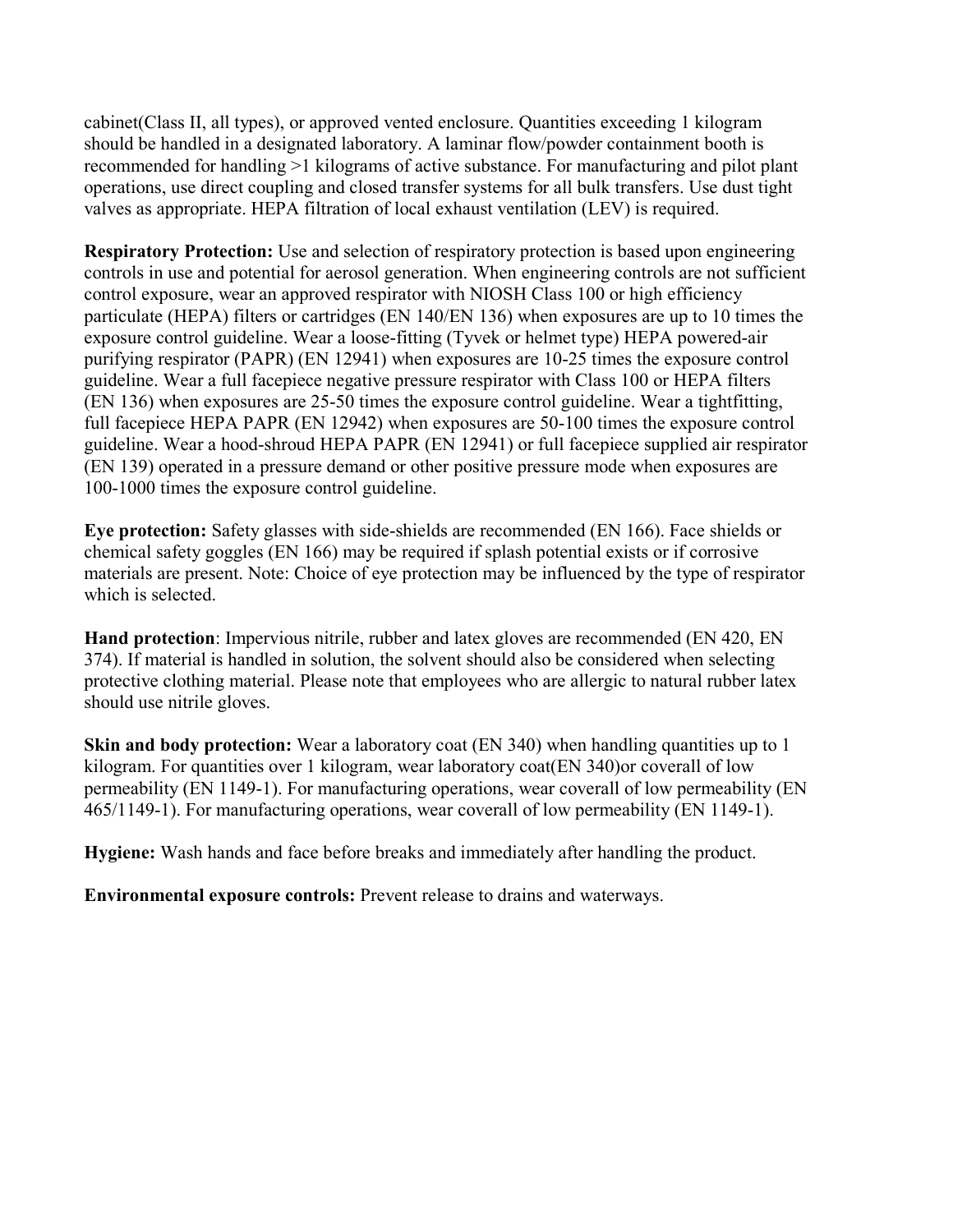# **SECTION 9: PHYSICAL AND CHEMICAL PROPERTIES**

| <b>Boiling Point:</b>                      | N/A                                                                                                                                                                            |
|--------------------------------------------|--------------------------------------------------------------------------------------------------------------------------------------------------------------------------------|
| <b>Physical State (Liquid/Solid/Gas):</b>  | Solid                                                                                                                                                                          |
| Specific Gravity $(H_2O=1)$ :              | N/A                                                                                                                                                                            |
| <b>Evaporation Rate (Butyl Acetate=1):</b> | N/A                                                                                                                                                                            |
| Solubility:                                | Very soluble in water, freely soluble in<br>alcohol, very slightly soluble in chloroform<br>and ether.                                                                         |
| Appearance:                                | $Img$ – Pink, flat beveled, capsule shaped tablet, scored<br>and engraved "1" on one side, and engraved with<br>"WARFARIN" on the top of "TARO" on the other side.             |
|                                            | $2mg$ – Lavender flat beveled, capsule shaped tablet,<br>scored and engraved "2" on one side, and engraved with<br>"WARFARIN" on the top of "TARO" on the other side.          |
|                                            | $2.5mg$ – Green, flat beveled, capsule shaped tablet,<br>scored and engraved "2 1/2" on one side, and engraved<br>with "WARFARIN" on the top of "TARO" on the other<br>side.   |
|                                            | $3mg$ – Tan, flat beveled, capsule shaped tablet, scored<br>and engraved "3" on one side, and engraved with<br>"WARFARIN" on the top of "TARO" on the other side.              |
|                                            | $4mg - Blue$ , flat beveled, capsule shaped tablet, scored<br>and engraved "4" on one side, and engraved with<br>"WARFARIN" on the top of "TARO" on the other side.            |
|                                            | $5mg$ – Peach, flat beveled, capsule shaped tablet,<br>scored and engraved "5" on one side, and engraved with<br>"WARFARIN" on the top of "TARO" on the other side.            |
|                                            | $6mg$ – Teal, flat beveled, capsule shaped tablet, scored<br>and engraved "6" on one side, and engraved with<br>"WARFARIN" on the top of "TARO" on the other side.             |
|                                            | 7.5 $mg$ – Yellow, flat beveled, capsule shaped tablet,<br>scored and engraved "7 1/2" on one side, and engraved<br>with "WARFARIN" on the top of "TARO" on the other<br>side. |
|                                            | $10mg$ – White, flat beveled, capsule shaped<br>tablet, scored and engraved "10" on one side,<br>and engraved with "WARFARIN" on the top<br>of "TARO" on the other side.       |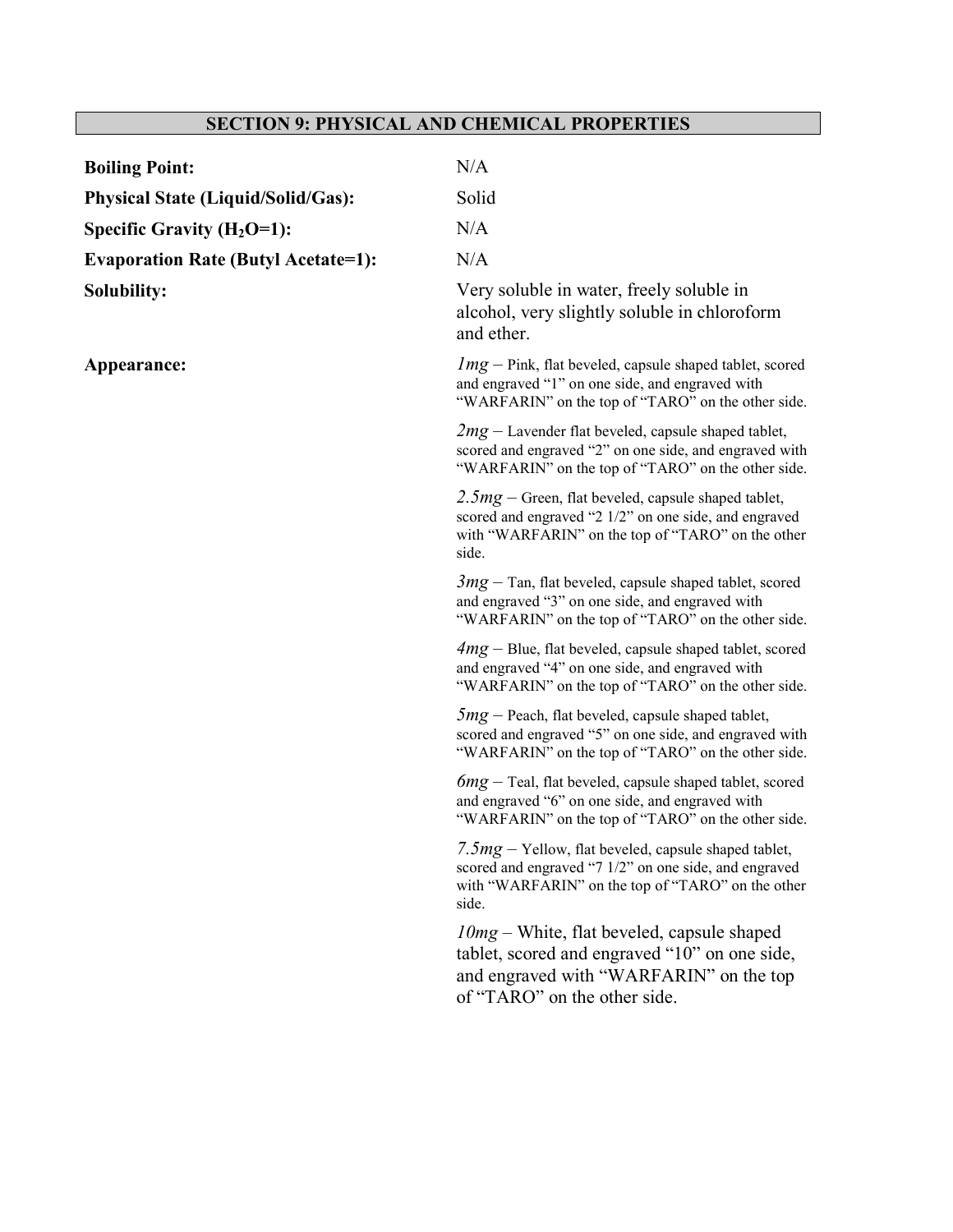## **SECTION 10: STABILITY AND REACTIVITY**

| Stable under recommended storage conditions. Material is light<br>sensitive.                                                                                                                                                                                                                                                                                                                                                                        |
|-----------------------------------------------------------------------------------------------------------------------------------------------------------------------------------------------------------------------------------------------------------------------------------------------------------------------------------------------------------------------------------------------------------------------------------------------------|
| Light                                                                                                                                                                                                                                                                                                                                                                                                                                               |
| Strong acids and strong bases strong oxidizing agents, Acid chlorides,<br>and, acid anhydrides                                                                                                                                                                                                                                                                                                                                                      |
|                                                                                                                                                                                                                                                                                                                                                                                                                                                     |
| Hazardous decomposition products formed under fire conditions.: carbon<br>oxides $(COx)$ , nitrogen oxides $(NOx)$ , sulphur compounds, trace<br>aluminum, and, trace magnesium                                                                                                                                                                                                                                                                     |
| None known.                                                                                                                                                                                                                                                                                                                                                                                                                                         |
| Sensitivity to static discharge/Dust exp.                                                                                                                                                                                                                                                                                                                                                                                                           |
| Although material has not been specifically tested, fine dust suspended in<br>air in sufficient concentration and in the presence of an ignition source<br>may pose a potential explosion hazard. Provide appropriate bonding and<br>grounding protection to control static charge. Powder handling equipment<br>such as dust collectors, dryers, and mills may require additional protective<br>measures (e.g. explosion venting, inerting, etc.). |
|                                                                                                                                                                                                                                                                                                                                                                                                                                                     |

## **SECTION 11: TOXICOLOGICAL INFORMATION**

Carcinogenicity Information

None of the components present in this material at concentrations equal to or greater than 0.1% are listed by the IARC, NTP, OSHA or ACGIH as a carcinogen.

#### **SECTION 12: ECOLOGICAL INFORMATION**

#### **Ecotoxicity effects**

## **Acute Toxicity to Fish**

Warfarin Sodium NOEC (Bluegill sunfish, 96 H) : 42 mg/l. LC50 (Bluegill sunfish, 96 H) : 93 mg/l.

## **Acute Toxicity to Aquatic Invertebrates**

Warfarin Sodium NOEC (Daphnia magna (Water flea), 48 H) : 49 mg/l. EC50 (20 - 25°C, 48 H) : 74 mg/l.

## **Toxicity to aquatic plants**

## Warfarin Sodium

NOEC (Pseudokirchneriella subcapitata (formerly Selenastrum capricornutum), Algae biomass, 10 Days) : 0.073 mg/l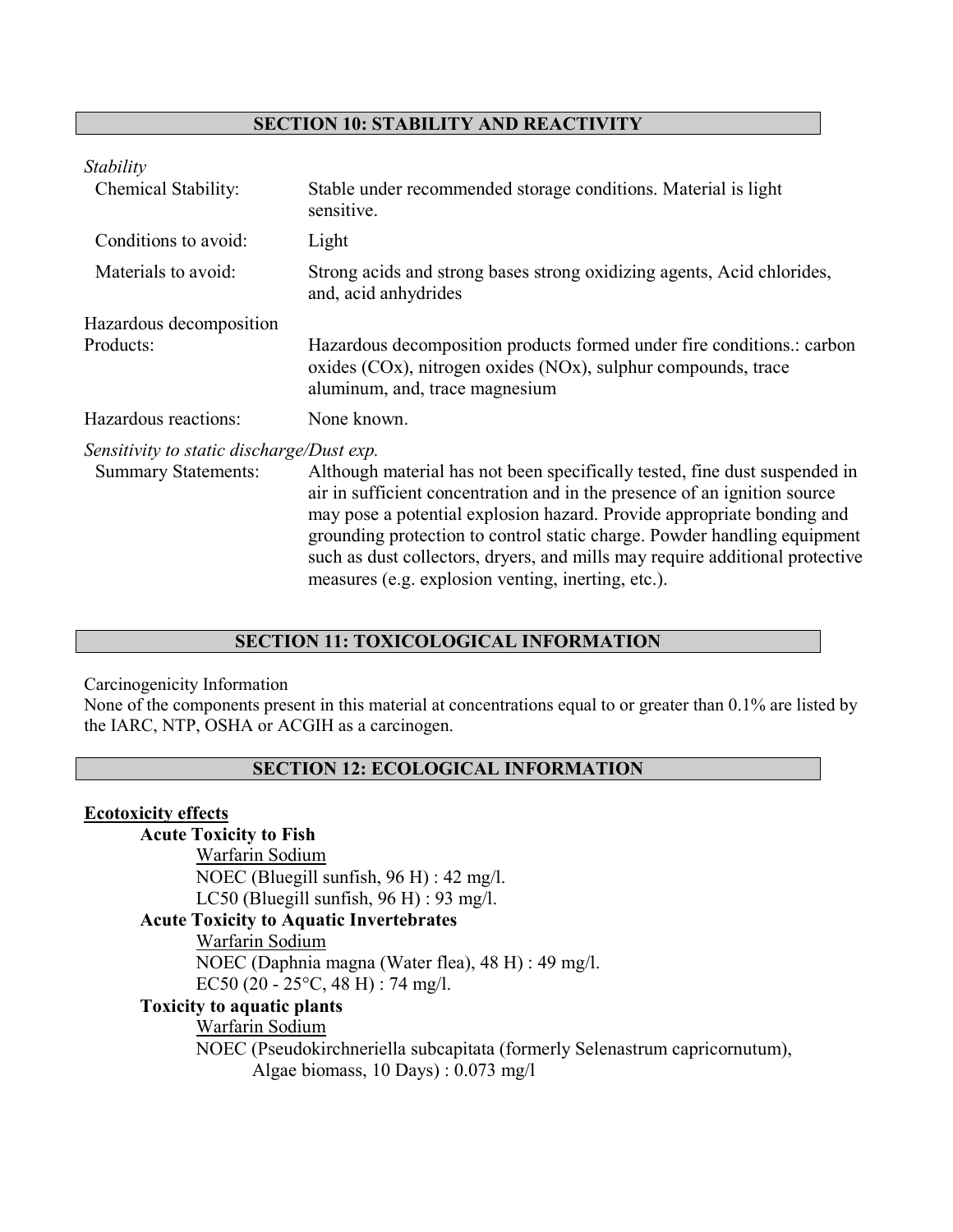NOEC (Pseudokirchneriella subcapitata (formerly Selenastrum capricornutum), Algae growth rate, 10 Days) : 0.34 mg/l Minimum inhibitory concentration (MIC) (Pseudokirchneriella subcapitata (formerly Selenastrum capricornutum), Algae biomass, 10 Days) : 0.16 mg/l Minimum inhibitory concentration (MIC) (Pseudokirchneriella subcapitata

(formerly Selenastrum capricornutum), Algae growth rate, 10 Days) : 0.84 mg/l

#### **Toxicity to microorganisms**

Warfarin Sodium EC50 (Bacteria, 15 Minute) : 192 mg/l EC10 (Bacteria, 15 Minute) : 22 mg/l Respiration inhibition, % inhibition (Activated Sludge, 0.5 H) : 400 mg/l, 24%

#### **Mobility**

#### **Transport between environmental compartments**

Warfarin Sodium Low mobility in soil.

#### **Persistence and degradability**

## **Biodegradation**

Warfarin Sodium

Anaerobic Biodegradation (56 Days) : According to the results of tests of biodegradability this product is not readily biodegradable.

Ready biodegradation (43 Days) : 12 % According to the results of tests of biodegradability this product is not readily biodegradable. Inherently biodegradable.

#### **Stability in water**

Warfarin Sodium

Hydrolysis (50 °C): Degree of hydrolysis - 5 Days (< 1 %); pH 5 pH 7 pH 9 Low level of hydrolysis at acidic and basic pH. Stable in water.

## **Bioaccumulative potential**

Warfarin Sodium

Bioconcentration factor (BCF): 0.86 Does not bioaccumulate. Accumulation in aquatic organisms is unlikely.

## **PBT and vPvB Assessment:** Not available

## **SECTION 13: DISPOSAL CONSIDERATIONS**

WASTE DISPOSAL METHOD: Warfarin and its salts are regulated under RCRA (40 CFR section 261.33; 261 Appendix VIII) as P001 and U248 waste. Disposal of warfarin-containing material must be in accordance with the applicable Federal, state/provincial, and local regulations.